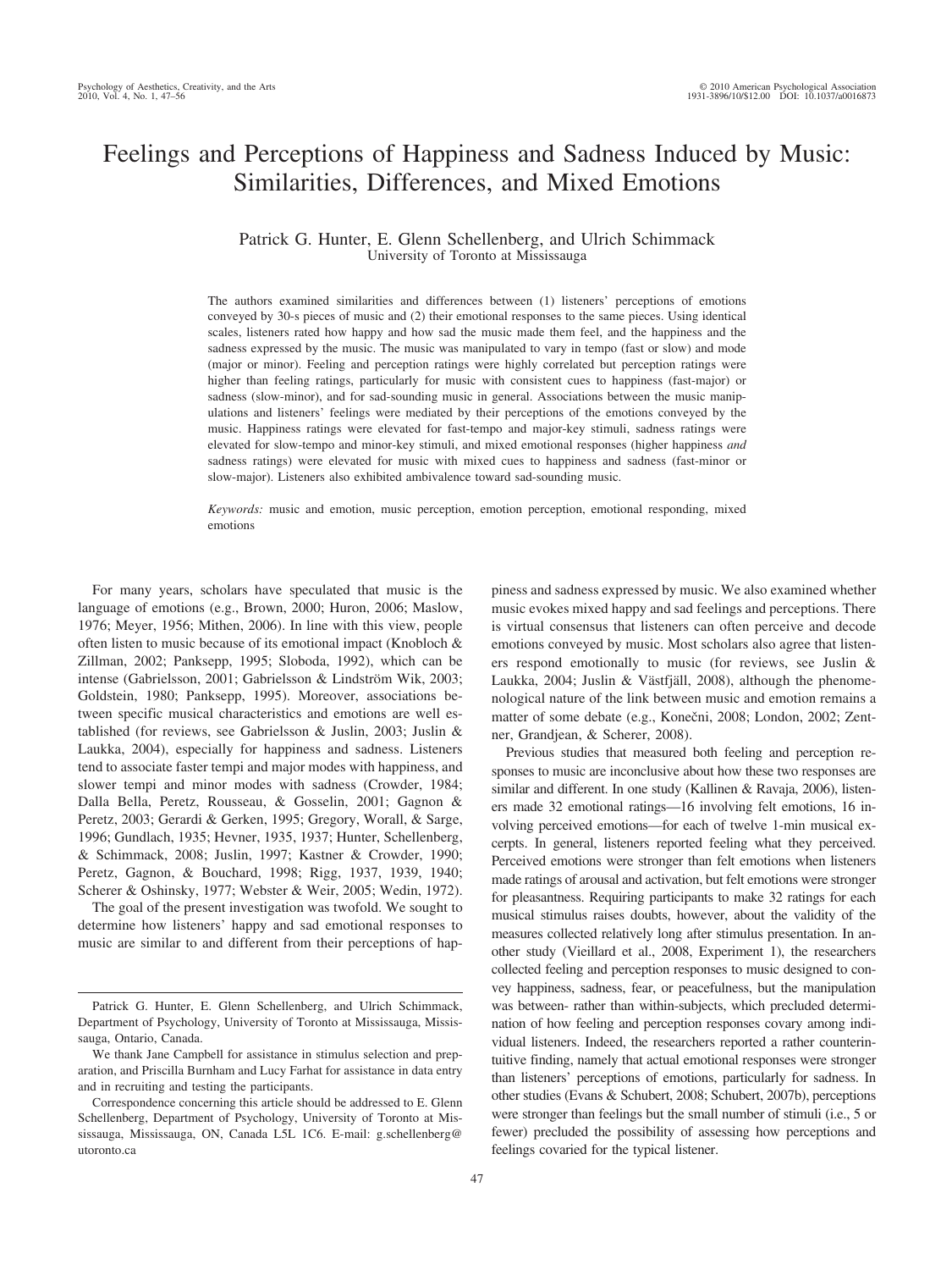In two additional studies (Juslin & Laukka, 2004; Zentner et al., 2008, Study 2), participants indicated retrospectively the *frequency* with which they generally feel and perceive emotions in response to music. In general, perceiving emotions were more frequent than actual feelings. By contrast, the focus of the present investigation was on how the *magnitude* of happy and sad feelings and perceptions elicited by musical stimuli covary in the laboratory under highly controlled conditions. Our listeners were asked to provide self-reports of their affective and perceptual responses to musical stimuli, specifically how happy and how sad the music made them feel, and how happy and how sad the music sounded. Identical scales for the feeling and perceiving judgments allowed for direct comparisons between the two measures.

A separate issue in emotion research involves the structure of emotions and the dimensions upon which different emotions vary (e.g., Diener & Iran-Nejad, 1986). According to Russell's (1980) *circumplex* model, emotions can be mapped in two-dimensional space, with one dimension corresponding to arousal (level of activity) and the other to valence (positive or negative). A person can feel positive with low (calm) or high (energetic) levels of arousal, or negative with low (bored) or high (angry) arousal levels. For many studies of music and emotion (e.g., Bigand, Vieillard, Madurell, Marozeau, & Dacquet, 2005; Husain, Thompson, & Schellenberg, 2002; Khalfa, Roy, Rainville, Dalla Bella, & Peretz, 2008; Kreutz, Ott, Teichmann, Osawa, & Vaitl, 2008; Schellenberg, Nakata, Hunter, & Tamoto, 2007; Thompson, Schellenberg, & Husain, 2001; Vieillard et al., 2008), the circumplex model provides an adequate account of response patterns. For example, when listeners are asked to group different musical excerpts based on their emotional similarity, multidimensional scaling solutions reveal a dimensional organization largely (but not completely) consistent with the model (Bigand et al., 2005).

Some emotion researchers (e.g., Cacioppo & Berntson, 1994; Diener & Iran-Nejad, 1986; Watson, Clark, & Tellegen, 1988) have argued, however, that human affective responding can be more complex and nuanced than the circumplex model allows (see also Juslin & Västfjäll, 2008, and Zentner et al., 2008, for similar arguments about emotional responding to music). Because the valence dimension is bipolar, *mixed* (i.e., simultaneous positive *and* negative) responding is precluded. This position is inconsistent with empirical evidence demonstrating that positive and negative affect (i.e., corresponding to opposite poles of the putative valence dimension) are activated simultaneously in some circumstances (Hemenover & Schimmack, 2007; Larsen, McGraw, & Cacioppo, 2001; Larsen, McGraw, Mellers, & Cacioppo, 2004; Schimmack, 2001, 2005; Schimmack & Colcombe, 2007; see also Diener & Iran-Nejad, 1986), although both emotions are not typically felt strongly at the same time (Diener & Iran-Nejad, 1986). Rather, one response (i.e., the *dominant* response; e.g., sadness) is usually stronger than the semantically opposite response (i.e., the *conflicting* response; e.g., happiness).

In most previous examinations of musical emotions (for reviews see Gabrielsson & Lindström, 2001; Juslin & Laukka, 2004), participants could *not* report mixed emotions because the methods required them to link musical pieces with a specific adjective, or to rate the pieces using bipolar scales that ranged between two "opposite" emotions. On bipolar scales, it is impossible to distinguish mixed from neutral responding. In our view, music may be an ideal domain for evoking ambivalent responding because, for example, one dimension (e.g., major mode) can be a cue for happiness, while at the same time, another dimension (e.g., slow tempo) can be a cue for sadness. Hunter et al. (2008) examined the possibility of mixed emotional responding to music by asking listeners to report how happy *and* how sad they felt in response to musical excerpts, using separate unipolar rating scales (ranging from "not at all" to "extremely") for happiness and for sadness. The musical excerpts were selected to vary in tempo (fast or slow) and in mode (major or minor). As in previous research, excerpts with consistent cues to happiness (fast-major) received higher happiness ratings and lower sadness ratings, whereas excerpts with consistent cues to sadness (slow-minor) showed the opposite pattern. A more important and novel finding was that compared to excerpts with purely happy or sad cues, excerpts with mixed affective cues (fast-minor or slow-major) received greater simultaneous happiness *and* sadness ratings (i.e., mixed feelings).

Hunter et al.'s (2008) stimuli were 30-s instrumental excerpts taken from recordings that included a variety of musical styles (classical, alternative, jazz, electronic, etc.). Although the authors controlled for extraneous cues as much as possible, their use of ecologically valid stimuli (i.e., real music) meant that the music varied on multiple dimensions other than tempo and mode. In the present investigation, we sought to determine whether the findings of Hunter et al. could be replicated using more controlled musical stimuli, and whether perceptions of emotions would be similarly mixed in conditions with conflicting cues to happiness and sadness. In line with stimulus manipulations of previous studies (e.g., Hevner, 1936; Juslin, 1997; Rigg, 1940), our stimuli comprised multiple versions of the *same* musical excerpts, which varied in tempo and mode using MIDI (Musical Instrument Digital Interface). For half of the excerpts, cues from tempo and mode were consistent, suggesting the same feeling. Half of the consistent stimuli had two cues for happiness (fast tempo and major mode); the other half had two cues for sadness (slow tempo and minor mode). The remaining excerpts had inconsistent affective cues, either slow tempo in major mode or fast tempo in minor mode. After each excerpt, participants made six ratings. They rated how happy and how sad the music made them *feel*, their *perceptions* of the happiness and sadness expressed by the music, and how much they *liked* and *disliked* the music.

# **Hypotheses**

In principle, feeling and perceiving ratings could be associated in a variety of ways (i.e., positively, negatively, or no association), but the bulk of the evidence points to a positive association (Evans & Schubert, 2008; Gabrielsson, 2002). Accordingly, we predicted that feeling ratings would be correlated positively and strongly with the corresponding perceiving ratings. We also expected that listeners would make a distinction between the two sets of ratings, providing higher perceiving ratings than feeling ratings (Evans & Schubert, 2008; Kallinen & Ravaja, 2006; Konečni, 2008; Schubert, 2007b), and that listeners' feelings would be mediated by their perceptions. These predictions were motivated by the available literature and by several additional factors. For example, the controlled laboratory environment and the computer-generated stimuli made it unlikely that listeners would have intense emotional responses. In some instances, listeners might readily recognize the affective valence of a musical piece without actually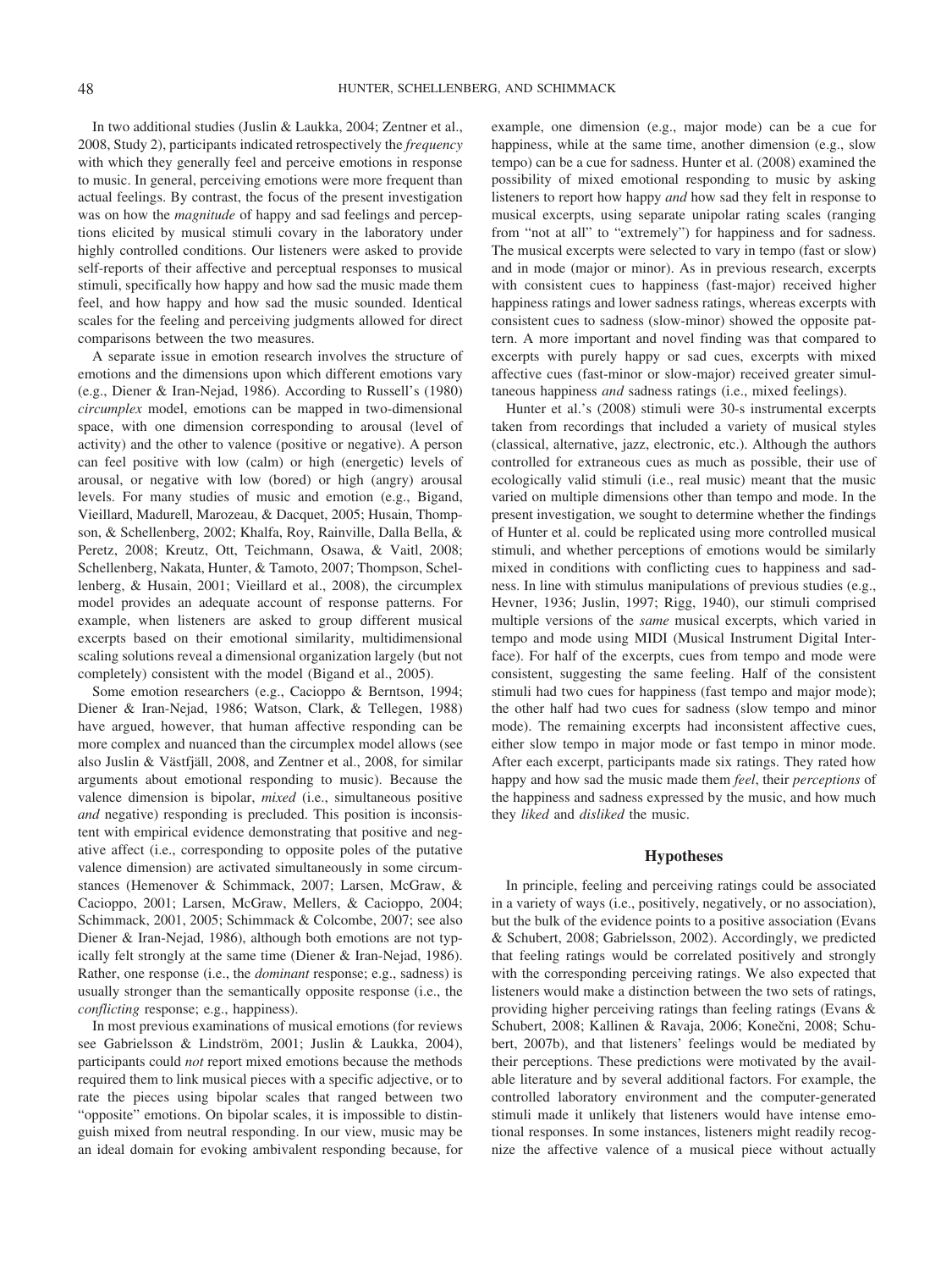responding affectively at all. Moreover, the difference between perceiving and feeling judgments should be particularly large for stimuli that are structurally unambiguous (i.e., with consistent happy or consistent sad cues), such that the emotion conveyed by the stimulus is similarly clear. The extensive literature on negative mood regulation (e.g., Rusting & DeHart, 2000; Singer & Salovey, 1988) also led us to expect that mild feelings of happiness would be easier to induce in the laboratory than mild feelings of sadness, and that the difference between feeling and perceiving ratings would be larger for ratings of sadness compared to ratings of happiness.

The results of Hunter et al. (2008) motivated additional predictions, namely that mixed feelings would be elevated in response to music with inconsistent rather than consistent cues to happiness and sadness, and that perception ratings would be similarly mixed in conditions with mixed cues. In other words, we predicted cross-over interactions: higher mixed ratings for major over minor stimuli presented at a slow tempo, and for minor over major stimuli presented at a fast tempo. We also expected that perceptions of mixed happy and sad emotions would be stronger than mixed happy and sad feelings, and that mixed feelings would be mediated by mixed perceptions.

Although mixed liking and disliking ratings might vary as a function of our stimulus manipulations, we did not expect these ratings to be systematically higher for conditions with mixed happy and sad cues. In other words, the liking and disliking ratings served as control measures (as in Hunter et al., 2008; Schimmack, 2001) in the sense that (1) they were also measured with two unipolar scales, and (2) their inclusion allowed us to test whether observed mixed responding was simply an artifact of asking listeners to rate *any* semantic opposites separately in response to music with conflicting cues to happiness and sadness. Finally, we predicted that listeners would like happy- more than sad-sounding music, with disliking ratings showing the opposite pattern (Gosselin et al., 2005; Hunter et al., 2008; Husain et al., 2002; Khalfa et al., 2008; Schellenberg, Peretz, & Vieillard, 2008; Thompson et al., 2001). Nonetheless, because listeners often enjoy and choose to listen to sad-sounding music, we expected that responding to sad-sounding music would in general be more ambivalent than responding to happy-sounding music (Schellenberg et al., 2008; Zentner et al., 2008).

## **Method**

# **Participants**

Forty-nine undergraduates (11 men, 38 women) enrolled in an introductory psychology class participated in a study on "music and emotions" for partial course credit. They were recruited without regard to musical training. On average, they had 3.8 years of musical training  $(SD = 4.7; \text{ range} = 0-18)$  and 4.3 years of playing music regularly  $(SD = 5.4; \text{range} = 0-22)$  but the distributions were positively skewed. For example, more than half of the participants (55%) had little or no musical training (i.e., 0 to 2 years of lessons), and only 16% had played music regularly for 8 years or more.

# **Apparatus**

Stimuli were created with Cubase sequencing software installed on an iMac computer, which was connected with MIDI (Mark-ofthe-Unicorn) to a Roland JV-90 multitimbral synthesizer. We used four factory-preset timbres: two string instruments (violin— WEXP A72 and cello—WEXP A84) and two wind instruments (clarinet—WEXP B56 and flute—B73). Stimuli were presented over high-quality stereophonic headphones (Sony MDR-CD370) while participants sat in a sound-attenuating booth. A customized program created with PsyScope software (Cohen, MacWhinney, Flatt, & Provost, 1993) controlled stimulus presentation and response collection.

# **Stimuli**

The music stimuli were instrumental so that lyrics could not influence listeners' responses. The stimuli were excerpts from eight two-part pieces composed by J. S. Bach for harpsichord (see Table 1). These pieces were selected because they would be unfamiliar to most of our participants yet not particularly foreign sounding, and because Bach wrote these pieces in both major and minor modes at different tempi, which made our stimulus manipulations more ecologically valid than they would have been otherwise. Five of the eight pieces were originally written in major mode; the other three were written in minor.

The excerpts were constructed note by note from the musical scores using the sequencing software and MIDI (with pitch and temporal relations exactly as notated, and attack of notes held constant), and subsequently manipulated with the same software. The stimuli had no expressive cues other than those we manipulated on the computer. The different versions were created in a 2  $\times$ 2 factorial design, varying in tempo (fast or slow) and mode (major or minor). For each of the eight pieces, the fast-tempo excerpt was twice as fast as the slow-tempo excerpt, with the slow-tempo excerpt simply repeated for the fast version so that it was the same overall duration. A one- or two-note bridge between repetitions (composed by a trained musician) ensured a natural sounding transition. Each excerpt began at the beginning of a musical phrase and ended at the end of a phrase, with the additional constraint that it sounded natural but slow when timed to be 30 s without a repetition, yet natural but fast when it included a repetition (experimenters' judgment). Although the tempi in Table 1 are in beats

Table 1

*Pieces Composed by J. S. Bach From Which The Stimuli Were Excerpted*

|              |              | Slow tempo | Fast tempo |
|--------------|--------------|------------|------------|
| Piece        | Original key | (bpm)      | (bpm)      |
| Invention 7  | E minor      | 45         | 90         |
| Invention 8  | F major      | 48         | 96         |
| Invention 10 | G major      | 80         | 160        |
| Invention 12 | A major      | 45         | 90         |
| Invention 13 | A minor      | 41         | 82         |
| Invention 14 | B flat major | 52         | 104        |
| Invention 15 | B minor      | 52         | 104        |
| Partita 1    | B flat major | 87         | 174        |

*Note.*  $bpm = beats per minute.$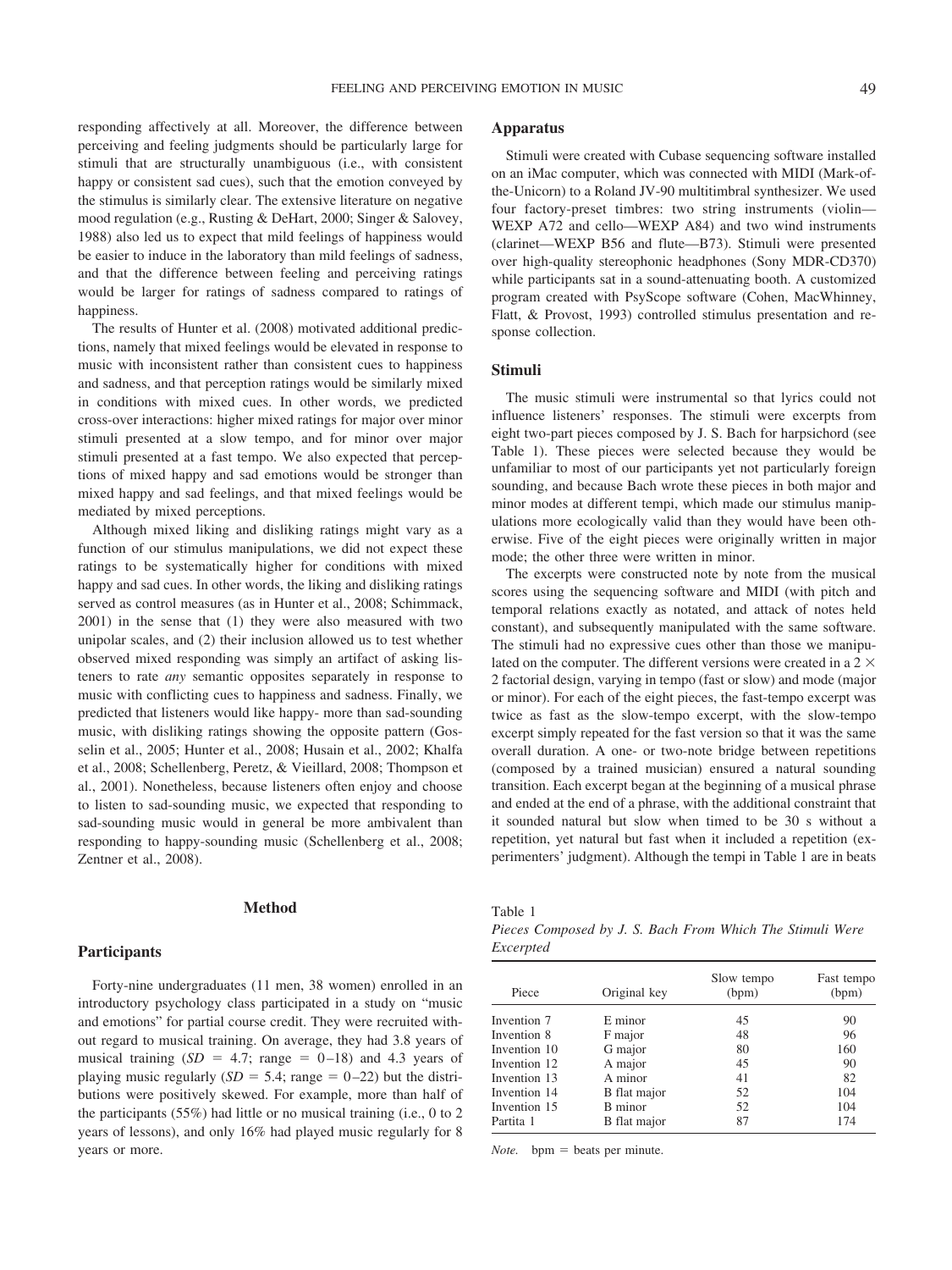per minute (bpm), the perceived tempo was a function of the number of notes per unit time. For example, pieces with many 16th (or shorter) notes sounded faster than pieces with few or no 16th notes, even though they may have had a similar tempo in terms of bpm. A stimulus duration of 30 s was selected because it is long enough for listeners to experience an emotion (Hunter et al., 2008) yet short enough to allow for multiple trials during the testing session, and to make it unlikely that participants would feel different emotions sequentially while listening to a single stimulus.

The mode manipulation involved raising or lowering individual notes by one semitone, specifically the third scale degree (*mi*—one semitone lower for minor than for major), as well as the sixth (*la*) and seventh (*ti*) scale degrees in some instances according to music-theoretic principles. Thus, there were 32 different stimuli (8 pieces  $\times$  2 tempi  $\times$  2 modes), each 30 s in duration. In order to increase interest in the testing session, we created two different versions of each stimulus: one in a woodwinds timbre, the other in a strings timbre. Both timbres included two voices that corresponded to the higher and lower voices in each piece (written originally for the right and left hands, respectively). The woodwinds had a flute (higher) and a clarinet (lower); the strings had a violin (higher) and a cello (lower). The timbre manipulation was of no theoretical interest.

# **Procedure**

Participants were tested individually in the sound-attenuating booth. The 32 excerpts were presented in random order, constrained so that two versions of the same piece were never presented in succession. There were four excerpts from each piece (fast-major, fast-minor, slow-major, slow-minor) and eight different pieces in each of the four cells defined by the tempo and mode manipulations. Half of the excerpts were in the woodwinds timbre, the other half were in the strings timbre, with the timbre manipulation counterbalanced with manipulations in piece, tempo, and mode. After each excerpt, six questions appeared sequentially on the monitor in a standardized order: (1) How HAPPY did the music make YOU feel? (2) How SAD did the music make YOU feel? (3) How HAPPY did the music SOUND? (4) How SAD did the music SOUND? (5) How much did you LIKE the music? and (6) How much did you DISLIKE the music? Upper-case typeface (as shown) was used to highlight differences among questions. Below each was a five-point response scale with each number accompanied by a verbal description  $(1 - \alpha)$  *"Not at all*,"  $2 =$ "*Slightly*,"  $3 =$  "*Moderately*,"  $4 =$  "*Very*,"  $5 =$  "*Extremely*") so that the unipolar nature of each scale was emphasized throughout the test session. Responses were self-paced. After submitting a response to one question, the next question appeared. After responding to the sixth and final question, participants clicked on the mouse to hear the next musical excerpt.

# **Data Analysis**

Correlations might seem like an obvious way to distinguish between bipolar and unipolar models of happiness and sadness, with strong and weak negative correlations between happiness and sadness ratings providing support for bipolarity and unipolarity, respectively. There are problems with this approach, however, when unipolar scales (e.g., ranging from "*not at all happy*" to "*extremely happy*") are used (Russell & Carroll, 1999; Schimmack, 2001). Strict bipolar responding means *no* sadness whenever any happiness is reported, regardless of the degree of happiness, and *no* happiness whenever *any* sadness is reported, regardless of the degree of sadness. To illustrate, if each possible happy rating (e.g., 1, 2, 3, 4, or 5) occurred equally often for music that sounded happy (i.e., with sad ratings always equal to 1), and each possible sad rating occurred equally often for music that sounded sad (happy ratings always equal to 1), the correlation between these 10 pairs of happy and sad ratings would be  $-.5$ , exactly half-way between a perfect negative association and no association even though this pattern of responding indicates *no* mixed feelings. In short, the magnitude of the correlation coefficient is uninformative about ambivalent responding.

Accordingly, researchers have devised various alternative measures of "objective" ambivalent responding (i.e., measured with two semantically opposite variables). The different methods are highly intercorrelated ( $rs \geq .8$ ) and each predicts "subjective" ambivalence (i.e., when participants are asked directly to rate their ambivalence) with similar levels of accuracy (Priester & Petty, 1996). In the present study, we used the most common method, Kaplan's (1972) *Conflicting Reactions Model*, which was simplified conceptually by Schimmack (2001) without changing it mathematically. The resulting minimum (MIN) statistic is simply the minimum of two ratings on unipolar scales (i.e., the conflicting response). To illustrate, when listeners provide a rating of 4 on a scale measuring happiness and a rating of 3 on a sadness scale, their MIN score for the trial would be 3. Similarly, a happiness rating of 4 and a sadness rating of 1 would give a MIN score of 1. In other words, the MIN statistic provides a measure of shared activation (e.g., *simultaneous* happy and sad responding), defined as the degree of activation on one scale that is equaled or exceeded on a second scale. By convention, if a scale's minimum value is 1 rather than 0 (as in the present experiment), 1 is subtracted from each MIN score so that 0 corresponds to no mixed emotions. In principle, MIN scores could range from 0 to 4 in our data but based on previous research (Diener & Iran-Nejad, 1986; Hunter et al., 2008; Larsen et al., 2004; Schimmack, 2001), we expected that values of 2 or higher would be rare.

# **Results**

On each of the 32 trials, listeners made six ratings (happy feelings, sad feelings, happy perceptions, sad perceptions, liking, and disliking). For each trial, an additional three ratings of mixed responding (mixed happy/sad feelings, mixed happy/sad perceptions, mixed liking/disliking) were derived from the original ratings using the MIN statistic. Preliminary analyses examined associations among these nine outcome measures. Correlations between each pair of measures were calculated separately for each listener (i.e., treating the 32 stimuli as the experimental unit), with median values provided in Table 2. (Because Pearson's *r* is not distributed normally, the median is a better measure of central tendency than the mean.) For the typical listener, reliable negative associations were observed between feeling happy and feeling sad, between perceiving happiness and sadness, and between liking and disliking. These findings are consistent with previous studies (Diener & Iran-Nejad, 1986; Hunter et al., 2008; Larsen et al., 2004; Schimmack, 2001), which reported that "opposite" emotions are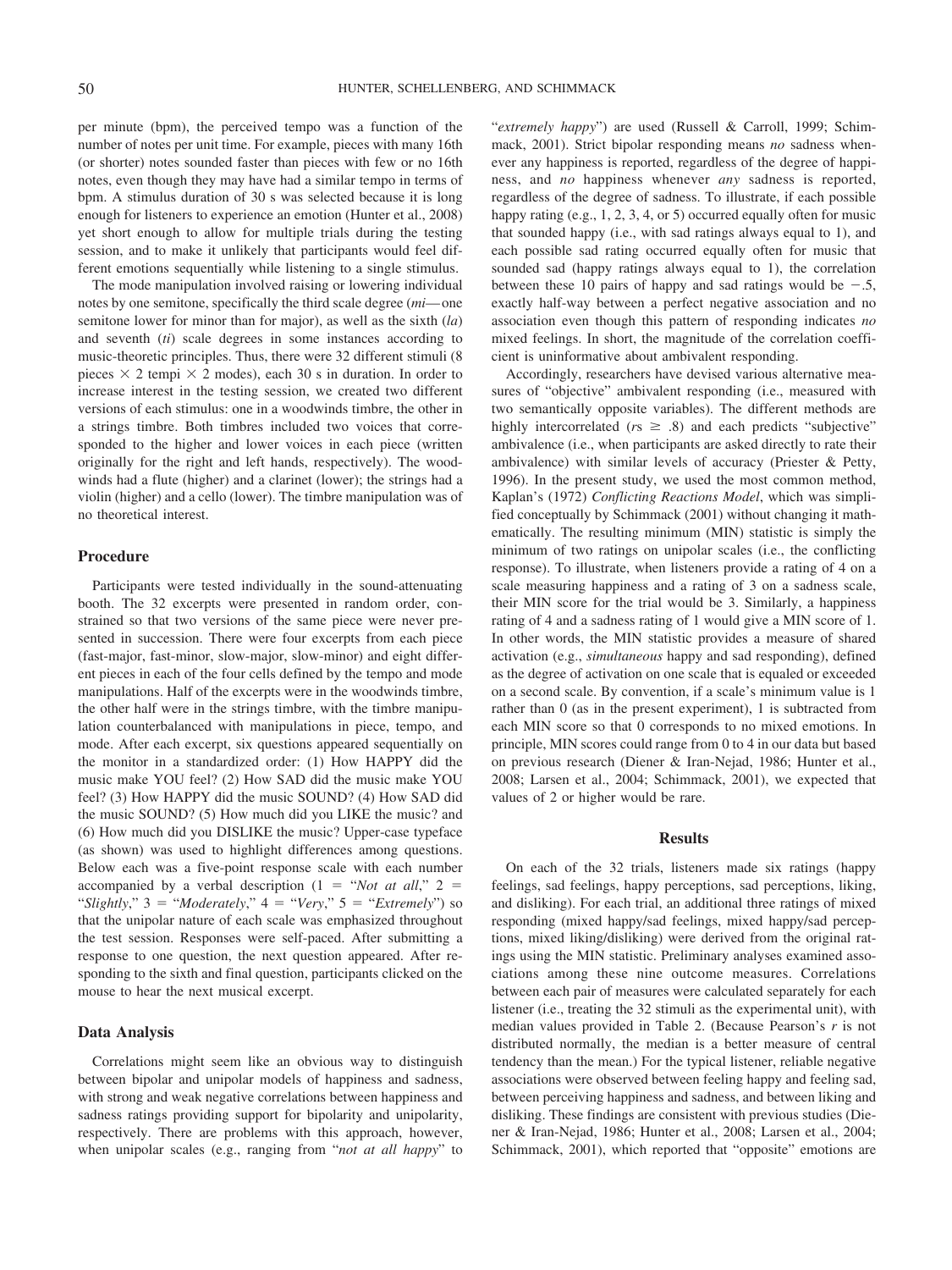Table 2 *Median Correlations Among Pure and Mixed Rating Scales Calculated Separately for Each Listener*

|                                                                                                                                                                                           | 2                 | 3                                     | $\overline{4}$                                             | 5                                                 | 6                                                                   |                                                       | 8                                                                      | Q                                                                        |
|-------------------------------------------------------------------------------------------------------------------------------------------------------------------------------------------|-------------------|---------------------------------------|------------------------------------------------------------|---------------------------------------------------|---------------------------------------------------------------------|-------------------------------------------------------|------------------------------------------------------------------------|--------------------------------------------------------------------------|
| 1. Happy feelings<br>2. Sad feelings<br>3. Happy perceptions<br>4. Sad perceptions<br>5. Liking<br>6. Disliking<br>7. Mixed feelings<br>8. Mixed perceptions<br>9. Mixed liking/disliking | $-0.60^{\dagger}$ | $0.83^{\dagger}$<br>$-0.63^{\dagger}$ | $-0.69^{\dagger}$<br>$0.82^{\dagger}$<br>$-0.76^{\dagger}$ | $0.59^{\dagger}$<br>$-0.30$<br>$0.39*$<br>$-0.29$ | $-0.50^{\dagger}$<br>0.32<br>$-0.36^*$<br>0.32<br>$-0.65^{\dagger}$ | 0.05<br>$0.36*$<br>$-0.07$<br>0.13<br>$-0.14$<br>0.03 | $-0.04$<br>0.10<br>0.08<br>0.26<br>$-0.08$<br>0.00<br>$0.55^{\dagger}$ | $-0.20$<br>0.20<br>$-0.11$<br>0.11<br>$-0.11$<br>$0.43*$<br>0.08<br>0.07 |

*Note.*  $N = 32$  excerpts.<br>
<sup>†</sup> *p* < .01. <sup>\*</sup> *p* < .05.

not simultaneously high. Significant positive correlations also confirmed that how happy an excerpt sounded predicted how happy it made listeners feel, whereas music perceived to sound sad tended to evoke sad feelings. Liking ratings tended to be higher and disliking ratings tended to be lower for music that sounded and made listeners feel happy. By contrast, the degree to which the excerpts sounded or made listeners feel sad was not associated with either liking or disliking, which is consistent with the proposal that listeners tend to be ambivalent about sad-sounding music.

Mixed happy/sad feelings and mixed happy/sad perceptions were also correlated. By contrast, correlations between mixed liking/disliking and mixed happy/sad feelings or perceptions showed almost complete independence  $(r<sub>s</sub> < .1)$ . There were two significant correlations involving pure and mixed measures. Excerpts that evoked sad feelings tended to be accompanied by higher levels of mixed happy and sad feelings, whereas music that received higher disliking ratings tended to be accompanied by higher ratings of mixed liking and disliking. Both of these results highlight listeners' ambivalence toward music associated with negative affect.

# **Pure Ratings**

For each of the six pure outcome variables, each listener had four scores (with each score averaged over 8 of the 32 excerpts), which corresponded to the four cells of the tempo and mode manipulations (fast-major, fast-minor, slow-major, and slowminor). The first analysis examined happy and sad responding with a four-way repeated-measures analysis of variance (ANOVA) with response (feeling or perceiving), emotion (happiness or sadness), tempo (fast or slow), and mode (major or minor) as independent variables. Descriptive statistics are illustrated in Figure 1. Results from the ANOVA are provided in Table 3. Because the ANOVA tested 15 null hypotheses simultaneously, the alpha level was lowered to .01 for this analysis. Even so, 8 of 15 null hypotheses were rejected and all of the findings were commensurate with predictions.

Significant main effects confirmed that perceiving responses tended to be higher than feeling responses, and that ratings of happiness (felt or perceived) were generally higher than ratings of sadness. A significant two way-interaction between emotion and tempo confirmed that ratings of happiness (felt and perceived) were elevated for excerpts presented at fast tempi whereas ratings of sadness were elevated for excerpts presented at slow tempi. Similarly, the interaction between emotion and mode confirmed that ratings of happiness were elevated for excerpts in major mode whereas ratings of sadness were higher for excerpts in minor



*Figure 1.* Mean happiness (upper) and sadness (lower) ratings as a function of the response (feelings or perceptions), tempo (fast or slow), and mode (major or minor). Error bars are *SE*s.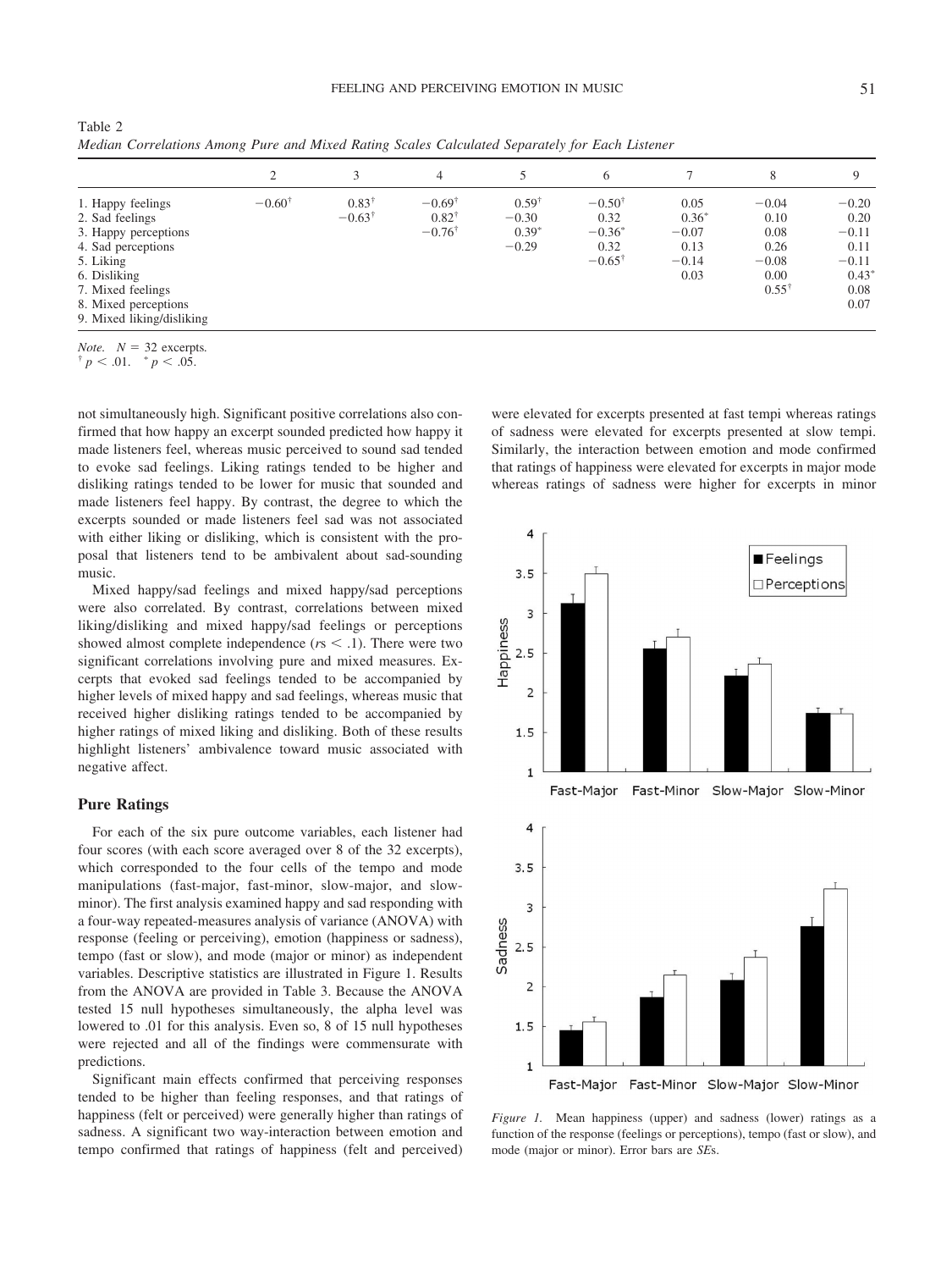#### Table 3

*Results From the Four-Way Analysis of Variance on Pure Happy and Sad Ratings as a Function of Response (Feeling or Perceiving), Emotion (Happiness or Sadness), Tempo (Fast or Slow), and Mode (Major or Minor)*

|                                                        | F      |                  | Partial<br>$\eta^2$ |
|--------------------------------------------------------|--------|------------------|---------------------|
|                                                        |        | $\boldsymbol{p}$ |                     |
| Response                                               | 36.06  | < 0.0001         | .43                 |
| Emotion                                                | 16.07  | < 0.0005         | .25                 |
| Tempo                                                  | 5.72   | ns               | .11                 |
| Mode                                                   | $<$ 1  | n <sub>s</sub>   | < 0.01              |
| Response $\times$ Emotion                              | 7.26   | < 0.01           | .13                 |
| Response $\times$ Tempo                                | $<$ 1  | n <sub>s</sub>   | < 0.01              |
| Response $\times$ Mode                                 | $<$ 1  | n <sub>s</sub>   | < 0.01              |
| Emotion $\times$ Tempo                                 | 227.84 | < .0001          | .83                 |
| Emotion $\times$ Mode                                  | 77.45  | < .0001          | .62                 |
| Tempo $\times$ Mode                                    | 30.59  | < .0001          | .39                 |
| Response $\times$ Emotion $\times$ Tempo               | 19.13  | < .0001          | .28                 |
| Response $\times$ Emotion $\times$ Mode                | 11.58  | < 0.005          | .19                 |
| Response $\times$ Tempo $\times$ Mode                  | 1.08   | ns               | .02                 |
| Emotion $\times$ Tempo $\times$ Mode                   | 1.09   | ns               | .02                 |
| Response $\times$ Emotion $\times$ Tempo $\times$ Mode | $<$ 1  | ns               | < 0.01              |

*Note.*  $ns$  = nonsignificant. Each test has 1 degree of freedom in the numerator and 48 degrees of freedom in the denominator ( $\alpha = .01$ ; see text).

mode. In other words, measuring happiness and sadness separately did not affect response patterns reported previously in the literature. A third two-way interaction between mode and tempo indicated that happy and sad ratings were, in general, higher for excerpts with consistent cues to happiness or sadness (fast-major or slow-minor) than for excerpts with conflicting cues (fast-minor or slow-major).

There were two three-way interactions: one among emotion, response, and tempo, and another among emotion, response, and mode. The former indicated that the two-way interaction between emotion and tempo (i.e., higher ratings of happiness for fast-tempo excerpts, higher ratings of sadness for slow tempi) was stronger for perceiving compared to feeling responses. In other words, for happiness, the difference between perceiving and feeling ratings was magnified for excerpts with fast tempi, whereas for sadness, the difference was magnified for excerpts with slow tempi. Similarly, the three-way interaction among emotion, response, and mode indicated that for happiness, the difference between perceiving and feeling ratings was particularly strong for excerpts in major mode, whereas for sadness, the difference was particularly strong for excerpts in minor mode. Considered jointly, these two three-way interactions confirmed that the difference between perceiving and feeling ratings for happiness was strongest for excerpts with two cues to happiness, smallest for excerpts with two cues to sadness, and intermediate for excerpts with conflicting cues. The pattern was simply reversed for sadness ratings: The difference between perceiving and feeling ratings was strongest for excerpts with two cues to sadness, smallest for excerpts with two cues to happiness, and intermediate for excerpts with conflicting cues.

We used hierarchical linear modeling to examine whether listeners' happy and sad feelings were mediated by their happy and sad perceptions. For both happy and sad ratings, the data were consistent with this hypothesis. The musical cues (tempo, mode, and the two-way interaction) had only indirect effects (through happy perceptions) on happy feelings, but no direct effects on happy feelings when happy perceptions were included in the model. Similarly, the musical cues had only indirect effects (through sad perceptions) on sad feelings, but no direct effects on sad feelings when sad perceptions were included in the model. By contrast, the musical cues had both direct *and* indirect effects on perceptions when feelings were considered as a mediating variable.

Descriptive statistics for liking and disliking ratings are illustrated in Figure 2. A three-way repeated-measures ANOVA, with emotion (liking or disliking), tempo (fast or slow), and mode (major or minor) as independent variables, uncovered two significant results. A main effect of emotion indicated that liking ratings tended to be higher than disliking ratings,  $F(1, 48) = 28.84$ ,  $p <$ .0001, partial  $\eta^2$  = .38. Considered jointly with the finding of lower ratings for sadness than happiness, this result confirms that negative affective responses (e.g., sadness, disliking) are relatively difficult to induce in the laboratory compared to positive affective responses (e.g., happiness, liking). There was also a significant interaction between tempo and liking/disliking,  $F(1, 48) = 35.61$ ,  $p < .0001$ , partial  $\eta^2 = .43$ . Whereas liking ratings were elevated for fast-tempo excerpts, disliking ratings were elevated for slowtempo excerpts. More powerful trend analyses revealed an interaction between liking/disliking and the linear effect of the number of cues to happiness or sadness,  $F(1, 48) = 22.01, p < .0001$ , partial  $\eta^2 = .31$ . Liking ratings increased as the number of cues to happiness (0, 1, or 2) increased and the number of cues to sadness (0, 1, or 2) decreased,  $F(1, 48) = 21.08$ ,  $p < .0001$ , partial  $\eta^2 =$ .31, whereas disliking ratings increased as the number of cues to sadness increased and the number of cues to happiness decreased,  $F(1, 48) = 17.64, p < .0005$ , partial  $\eta^2 = .27$ .

# **Mixed Ratings**

As with the pure ratings, each listener had four ratings (fastmajor, slow-major, fast-minor, slow-minor) for each mixed outcome variable (mixed happy/sad feelings, mixed happy/sad perceptions, mixed liking/disliking), with each rating averaged over



*Figure 2.* Mean liking and disliking ratings as a function of tempo (fast or slow), and mode (major or minor). Error bars are *SE*s.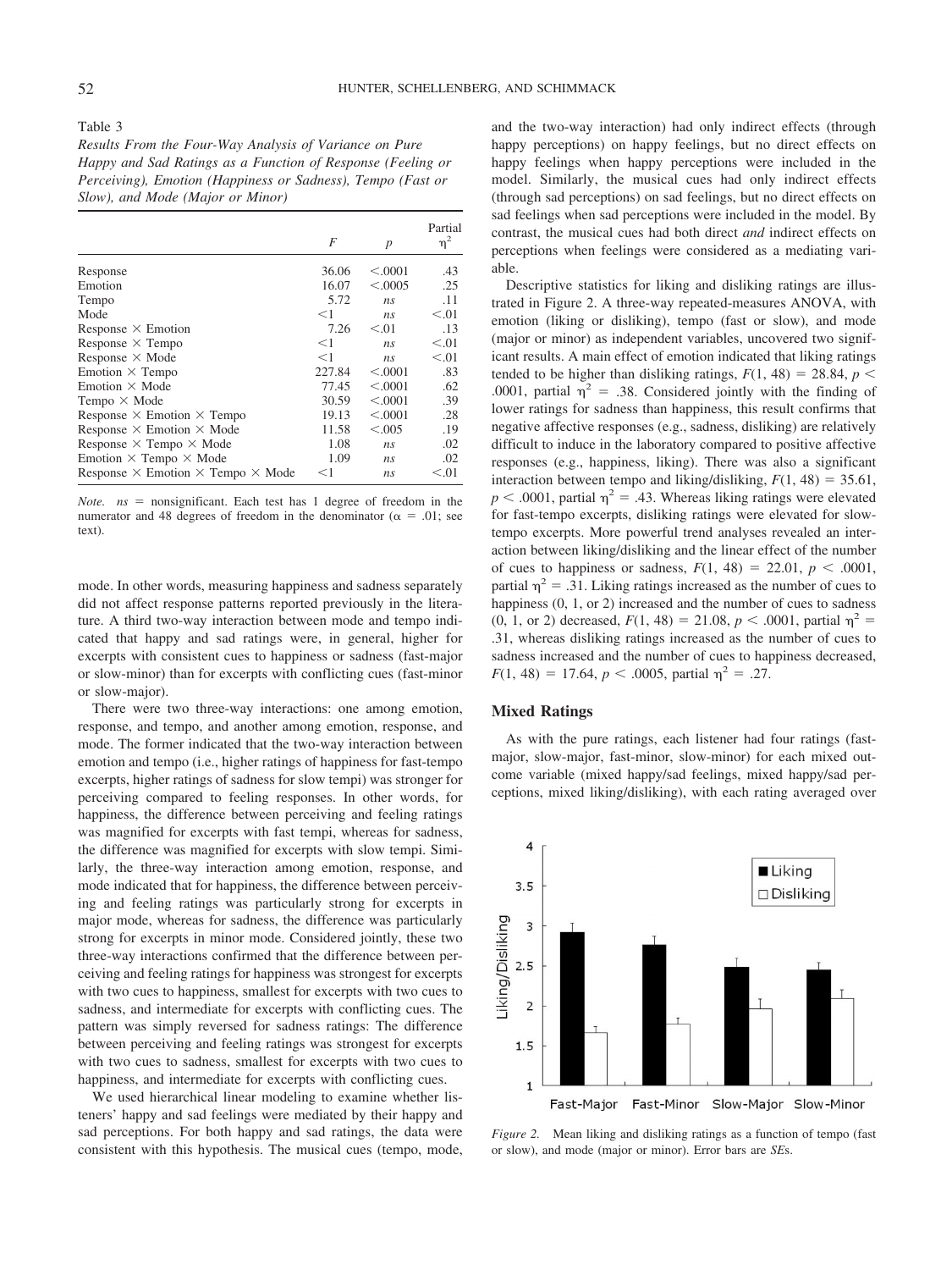eight MIN scores. Descriptive statistics for mixed happy and sad ratings are illustrated in Figure 3 as a function of response (feeling or perceiving), tempo (fast or slow), and mode (major or minor). A three-way repeated-measures ANOVA confirmed that response patterns were in line with our predictions. Mixed happy and sad perceptions were stronger than mixed happy and sad feelings, *F*(1,  $48) = 22.91, p < .0001$ , partial  $p^2 = .32$ , and mixed happy/sad responding was higher for slow-tempo compared to fast-tempo excerpts,  $F(1, 48) = 5.55$ ,  $p < .05$ , partial  $\eta^2 = .10$ . Most importantly, the two-way interaction between tempo and mode was significant,  $F(1, 48) = 19.17$ ,  $p < .0001$ , partial  $\eta^2 = .29$ . Mixed happy and sad ratings were higher in conditions with conflicting cues to happiness and sadness (slow-major or fastminor) than in conditions with consistent cues (fast-major or slow-minor). A significant three-way interaction,  $F(1, 48) = 9.52$ ,  $p < .005$ , partial  $\eta^2 = .17$ , confirmed that the difference between conditions with conflicting or inconsistent cues was larger for perceiving compared to feeling responses. When mixed happy/sad feelings and mixed happy/sad perceptions were analyzed separately, however, the crucial two-way interaction between tempo and mode was evident in both instances,  $F(1, 48) = 9.99$ ,  $p <$ .005, partial  $\eta^2 = .17$ , and  $F(1, 48) = 23.52$ ,  $p < .0001$ , partial  $\eta^2 = .33$ , respectively.

Hierarchical linear modeling tested whether the musical cues influenced mixed happy/sad feelings when mixed happy/sad perceptions were held constant. The results paralleled those from the pure ratings. Mixed feelings were completely mediated by mixed perceptions, such that the musical cues influenced mixed perceptions, which, in turn, influenced mixed feelings, but there was no direct effect between the cues and mixed feelings when mixed perceptions were held constant. The results were different for mixed happy/sad perceptions, which were influenced directly and indirectly by the musical cues when mixed happy/sad feelings were held constant.

Mixed liking and disliking ratings are illustrated in Figure 4. A two-way (tempo  $\times$  mode) repeated-measures ANOVA uncovered a main effect of tempo. Mixed responding was higher for slowthan for fast-tempo excerpts,  $F(1, 48) = 7.51$ ,  $p < .01$ , partial  $\eta^2$  = .14. In line with our predictions, mixed liking and disliking



*Figure 3.* Mean mixed happy and sad responding measured by the MIN statistic as a function of response (feelings or perceptions), tempo (fast or slow), and mode (major or minor). Error bars are *SE*s.



*Figure 4.* Mean mixed liking and disliking measured by the MIN statistic as a function of tempo (fast or slow) and mode (major or minor). Error bars are *SE*s.

ratings were *not* elevated in conditions with conflicting happy and sad cues (i.e., there was no two-way interaction),  $F < 1$ . Rather, trend analyses confirmed that mixed liking and disliking increased as the number of cues to sadness (0, 1, or 2) increased and the number of cues to happiness  $(0, 1, \text{ or } 2)$  decreased,  $F(1, 48)$  = 8.25,  $p < .01$ , partial  $\eta^2 = .15$ .

### **Discussion**

Participants listened to excerpts from pieces composed originally by J. S. Bach that were computer-manipulated to vary in tempo and mode. Some excerpts had consistent happy cues (fast tempo, major mode), some had consistent sad cues (slow tempo, minor mode), and others had conflicting affective cues (fast-minor or slow-major). Listeners rated how happy and how sad each excerpt made them feel, how happy and how sad each excerpt sounded, and how much they liked and disliked each excerpt. Happiness and sadness ratings were affected by tempo and mode manipulations in the expected direction regardless of whether we asked for feeling or perceiving responses. Indeed, feeling and perceiving ratings were correlated but not identical. The principal difference was that perceiving ratings tended to be higher than feeling ratings, particularly for happy responses to music with consistent cues to happiness, for sad responses to music with consistent cues to sadness, and for sad responses in general. The other major finding was that mixed happy and sad responses were elevated after listening to music with conflicting as opposed to consistent cues, and that perceptions of mixed happy and sad emotions were stronger than actual mixed happy and sad feelings.

Our findings suggest that the distinction between feeling and perceiving emotions when listening to music is primarily one of quantity (or intensity) rather than one of quality, and that listeners' feelings are mediated by their perceptions. This does not mean that feelings induced by music will always be in-line with perceptions of the emotion conveyed by the music. A specific learned association for a particular song (e.g., a happy-sounding song associated with a break-up with a former lover) could evoke an unrelated or opposite feeling to that expressed by the music (Konečni, 2008). A preexisting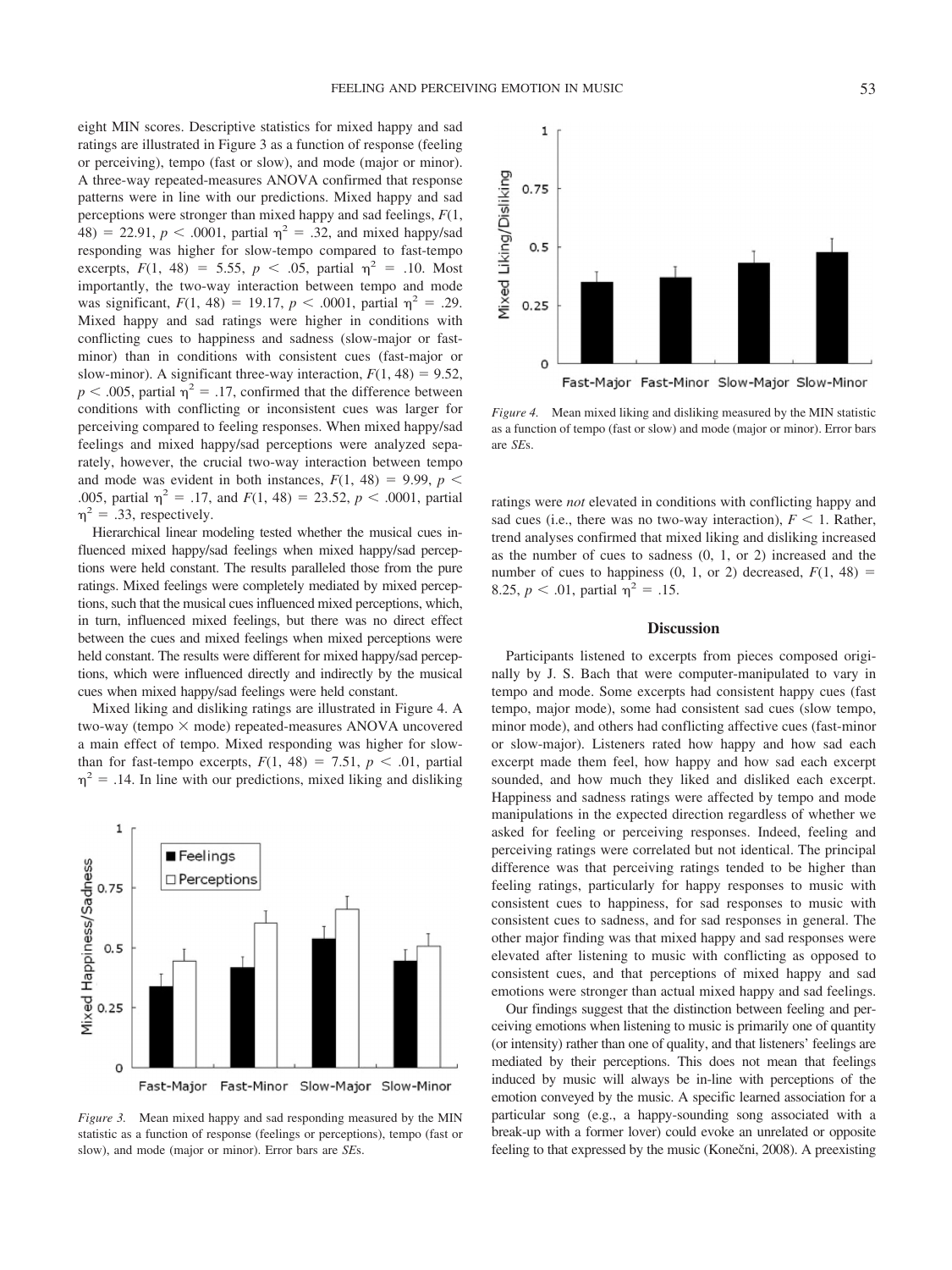mood might also interfere with the feelings induced by music (e.g., a strong negative mood might prevent musical induction of happy feelings).

Can we be certain that listeners in the present study were distinguishing and reporting their feelings and perceptions of happiness and sadness accurately? Positive evidence in this regard comes from our data, which revealed consistent and systematic differential responding between the feeling and perceiving measures. Results from other studies provide additional evidence that the distinction is relatively easy for music listeners to make (Evans & Schubert, 2008; Schubert 2007a, 2007b). For example, physiological arousal influences listeners' feeling ratings but not their perceiving ratings (Dibben, 2004). Moreover, participants provide different estimates of the frequency with which they feel or perceive emotions in response to music, specifically that perceptions are usually more frequent than feelings (Juslin & Laukka, 2004; Zentner et al., 2008). Considering our findings jointly with these others, we speculate that differences between feeling and perceiving ratings stem from instances when (1) participants recognize the intended emotion of a piece without actually feeling the emotion, (2) the perception is more or less obvious but the feeling is relatively subtle, or (3) the feeling is a consequence of a manipulation (e.g., exercise) or association that has no effect on listeners' perceptions.

How do our results bear on theories of music and emotion? One view (Davies, 2001) argues that music evokes emotions in a two-stage process. In the initial stage, listeners are said to recognize associations between musical cues and specific emotions, much like they might recognize an association between a weepingwillow tree and sadness. Emotional responding is evoked *contagiously* in a second stage, in the same way that being around someone who is depressed can make one feel sad (Joiner & Katz, 1999). In line with this view, our data indicate that emotional responding to music is mediated by listeners' perceptions. Lundqvist, Carlsson, Hilmersson, and Juslin (2009) proposed a similar interpretation after measuring physiological and behavioral responses to music that was selected to express happiness or sadness, although they did not measure perceptions. Future research could investigate the contagion hypothesis further, possibly by using more fine-grained response-time measures or very brief stimuli.

A somewhat different view (Konečni, 2008) holds that musicinduced emotions are mediated by learned associations, but that these are restricted to idiosyncratic associations between specific pieces of music and past experiences with emotional significance. Our results suggest, however, that associations between emotions and musical characteristics such as tempo and mode are sufficient to evoke emotional responses from listeners. Listeners may also respond emotionally to music when their musical expectancies are violated, as Meyer (1956) proposed many years ago. Although there is some evidence in line with this view (Steinbeis, Koelsch, & Sloboda, 2006), our data imply that emotional responding can also be a direct consequence of associations with tempo and mode without the presence of unexpected musical events.

By measuring affective responses using separate unipolar scales for happiness and for sadness, our results improve our knowledge about the dimensional structure of emotions in general, as well as of emotional responding to music in particular. As in previous research, faster tempi and major mode were associated with higher happy ratings, whereas slower tempi and minor mode were associated with higher sad ratings. More importantly, we replicated Hunter et al.'s (2008) finding of mixed happy and sad feelings in response to recordings with inconsistent affective cues and extended this finding (1) to computer-manipulated music that varied in tempo and mode, and (2) to mixed perceptions of how the music sounded. Our finding of elevated mixed ratings in conditions with conflicting affective cues for two sets of ratings (i.e., those involving happiness and sadness) but not for the third set (liking and disliking) clarifies that mixed responding was not an artifact of the response format. In short, mixed emotional responding to music is both systematic and predictable from characteristics of the music.

Although Russell's (1980) circumplex model accounts for response patterns in many instances, it cannot account for the entire range of human emotional responding because positive and negative valence (and related terms like happiness and sadness) are correlated but not completely redundant dimensions. Indeed, evidence of mixed emotional responding to music converges nicely with findings from studies that used nonmusical stimuli. These studies have examined responses to positive and negative visual images presented simultaneously (Schimmack, 2001, 2005), to movies that conveyed both happiness and sadness (e.g., *Life is Beautiful*, Larsen et al., 2001), to scenarios with positive and negative affective content (e.g., graduating from college, Larsen et al., 2001), and to outcomes that had both good and bad consequences for the participant (e.g., winning or losing large or small amounts in a gambling task, Larsen et al., 2004). Consistency across domains suggests that ambivalent emotional responding to music is similar to ambivalence in general.

Our results also shed light on an issue that was tangential to our central goals: why do listeners like sad music? Although experimental participants routinely prefer happy- over sad-sounding music (Gosselin et al., 2005; Hunter et al., 2008; Husain et al., 2002; Khalfa et al., 2008; Schellenberg et al., 2008; Thompson et al., 2001), we know that people often choose to listen to sad-sounding music (Zentner et al., 2008). This apparent conundrum suggests a fundamental ambivalence toward sad-sounding music that operates on a level different from the happy-sad focus of the present study, one that includes liking (or aesthetic preferences) as well as more specific negative emotional responding. Several aspects of our results are in line with this view: (1) liking and disliking ratings were independent of sad feelings and perceived sadness, (2) music that evoked sad feelings or disliking also tended to evoke mixed happy and sad feelings or mixed liking and disliking, respectively, (3) slow music evoked greater mixed feelings as well as greater mixed perceptions of happiness and sadness, and (4) mixed liking and disliking in response to music increased as the number of cues to sadness increased. One goal of future research could be to determine how the typical bias for happy-sounding music interacts with contextual factors. In one study (Schellenberg et al., 2008), the bias was eliminated after listeners completed a demanding task. The appeal of sad-sounding music may increase when listeners are fatigued or in a negative mood state.

Although the present investigation was motivated by basic rather than applied research questions, the findings have clinical and practical implications, particularly for music therapy (Gold, Voracek, & Wigram, 2004) and for the use of music in medical and dental procedures (Standley, 1986). First, our results indicate that controlled musical stimuli varying only in tempo and mode can be used in clinical research to induce emotional responding among listeners. Indeed, the use of MIDI-generated or similarly controlled stimuli should make interpreting results more straightforward than when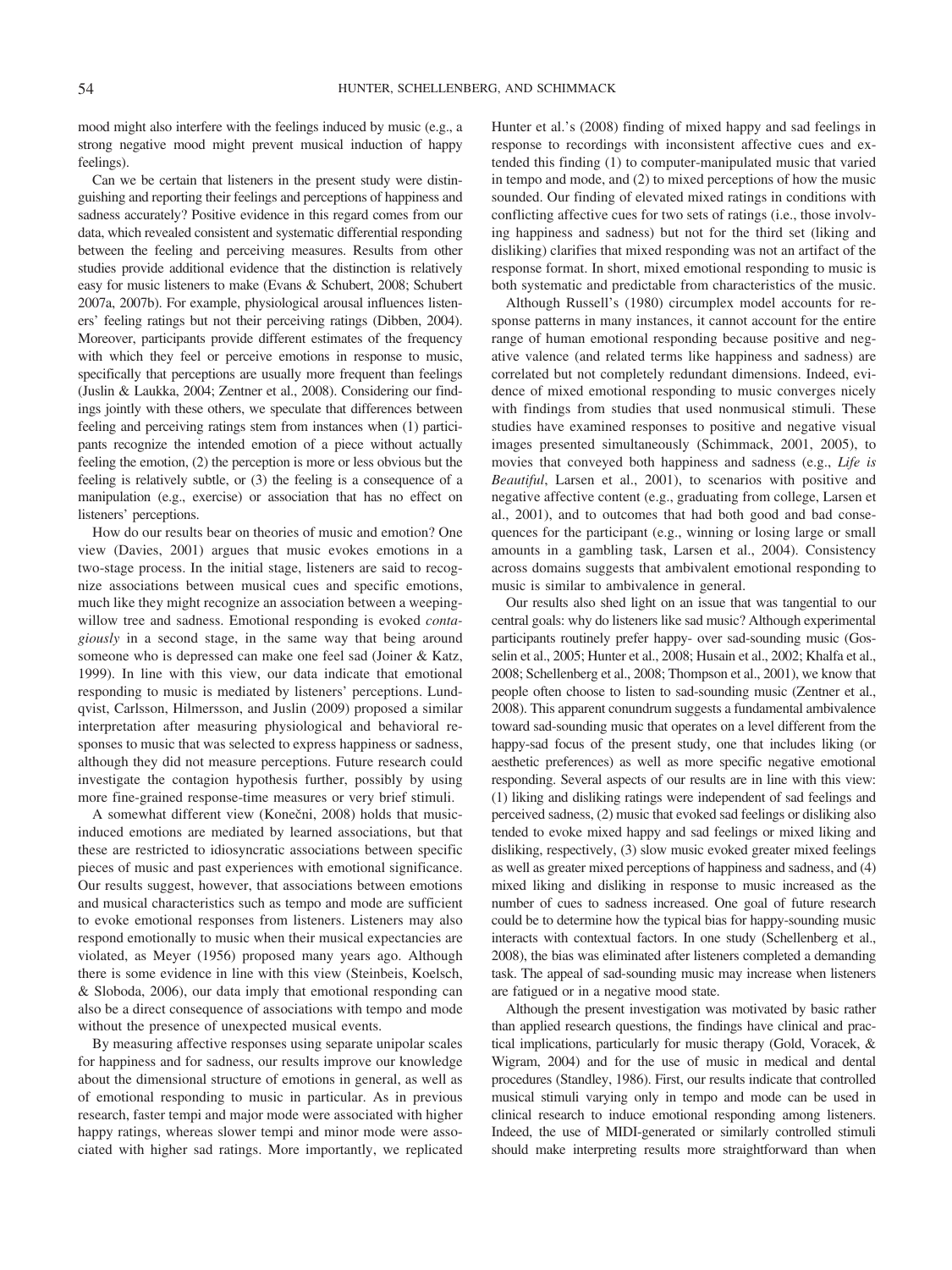participants select their own music, which would vary on multiple dimensions across participants. Second, even if a piece of music is selected for therapeutic purposes because it is unequivocally happyor sad-sounding, the listener may not necessarily feel happy or sad, respectively, when exposed to it, although the likelihood of a emotional response consistent with the valence of the music increases. Finally, the therapeutic value of sad-sounding music may be underestimated, not only because it can lead to mixed positive and negative responding as the present results and those of Hunter et al. (2008) indicate, but also because its appeal increases among listeners who are in negative mood states (Schellenberg et al., 2008).

In conclusion, the results of the present study indicate that listeners' emotional responses to music parallel their perceptions of the emotions conveyed by music, that emotional responses are typically relatively subtle compared to perceptions, that emotional responses are mediated by listeners' perceptions, that music can elicit mixed feelings and perceptions, and that changes in tempo and mode are sufficient to produce these effects. Nonetheless, the present study also has notable limitations, particularly our exclusive focus on happiness, sadness, liking, and disliking, our use of a single genre of music for the stimuli, and our reliance on self-reports as the sole measure of emotional responding. In order to corroborate and extend the present findings, future research could (1) measure other emotions (e.g., fear, peacefulness), (2) use stimuli from different musical genres (e.g., music from foreign cultures), or (3) incorporate different measures of emotional responding to music, such as indirect behavioral measures (e.g., cognitive abilities that are influenced by affect), physiological measures (e.g., skin conduction responses, facial electromyography), or neurological measures (e.g., evoked potentials, brain imaging). Moreover, associations between feeling and perceiving responses to music are undoubtedly influenced by internal factors (e.g., preexisting moods, specific associations with particular pieces), personal characteristics (e.g., musical preferences, personality differences), contextual factors (e.g., being around friends who like heavy metal), interactions among these variables, as well as by characteristics of the musical piece other than tempo and mode (e.g., orchestration, pitch height). Further exploration is warranted into how these factors influence the association between felt and perceived affect in response to music with consistent or conflicting affective cues.

#### **References**

- Bigand, E., Vieillard, S., Madurell, F., Marozeau, J., & Dacquet, A. (2005). Multidimensional scaling of emotional responses to music: The effect of musical expertise and of the duration of the excerpts. *Cognition and Emotion, 19,* 1113–1139.
- Brown, S. (2000). The "musilanguage" model of music evolution. In N. L. Wallin, B. Merker, & S. Brown (Eds.), *The origins of music* (pp. 271–300). Cambridge, MA: Bradford.
- Cacioppo, J. T., & Berntson, G. G. (1994). Relationship between attitudes and evaluative space: A critical review, with emphasis on the separability of positive and negative substrates. *Psychological Bulletin, 115,* 401–423.
- Cohen, J. D., MacWhinney, B., Flatt, M., & Provost, J. (1993). Psyscope: A new graphic interactive environment for designing psychology experiments. *Behavior Research Methods, Instruments, & Computers, 25,* 257–271.
- Crowder, R. G. (1984). Perception of the major/minor distinction: I. Historical and theoretical foundations. *Psychomusicology, 4,* 3–12.
- Dalla Bella, S., Peretz, I., Rousseau, L., & Gosselin, N. (2001). A devel-

opmental study of the affective value of tempo and mode in music. *Cognition, 80,* B1–B10.

- Davies, S. (2001). Philosophical perspectives on music's expressiveness. In P. N. Juslin & J. A. Sloboda (Eds.), *Music and emotion: Theory and research* (pp. 23–44). New York: Oxford University Press.
- Dibben, N. (2004). The role of peripheral feedback in emotional experience with music. *Music Perception, 22,* 79–115.
- Diener, E., & Iran-Nejad, A. (1986). The relationship in experience between various types of affect. *Journal of Personality and Social Psychology, 50,* 1031–1038.
- Evans, P., & Schubert, E. (2008). Relationships between expressed and felt emotions in music. *Musicae Scientiae, 12,* 75–99.
- Gabrielsson, A. (2001). Emotions in strong experiences with music. In P. N. Juslin & J. A. Sloboda (Eds.), *Music and emotion: Theory and research* (pp. 431–449). New York: Oxford University Press.
- Gabrielsson, A. (2002). Emotion perceived and emotion felt: Same or different? *Musicae Scientiae, Special Issue 2001–2002,* 123–147.
- Gabrielsson, A., & Juslin, P. N. (2003). Emotional expression in music. In R. J. Davidson, K. R. Scherer, & H. H. Goldsmith (Eds.), *Handbook of affective sciences* (pp. 503–534). Oxford, United Kingdom: Oxford University Press.
- Gabrielsson, A., & Lindström, E. (2001). The influence of musical structure on emotional expression. In P. N. Juslin & J. A. Sloboda JA (Eds.), *Music and emotion: Theory and research* (pp. 223–248). Oxford, United Kingdom: Oxford University Press.
- Gabrielsson, A., & Lindström Wik, S. (2003). Strong experiences related to music: A descriptive system. *Musicae Scientiae, 7,* 157–217.
- Gagnon, L., & Peretz, I. (2003). Mode and tempo relative contributions to "happy-sad" judgments in equitone melodies. *Cognition and Emotion, 17,* 25–40.
- Gerardi, G. M., & Gerken, L. (1995). The development of affective response to modality and melodic contour. *Music Perception, 12,* 279–290.
- Gold, C., Voracek, M., & Wigram, T. (2004). Effects of music therapy for children and adolescents with psychopathology: A meta-analysis. *Journal of Child Psychology and Psychiatry, 45,* 1054–1063.
- Goldstein, A. (1980). Thrills in response to music and other stimuli. *Physiological Psychology, 8,* 126–129.
- Gosselin, N., Peretz, I., Noulhiane, M., Hasboun, D., Beckett, C., Baulac, M., et al. (2005). Impaired recognition of scary music following unilateral temporal lobe excision. *Brain, 128,* 628–640.
- Gregory, A., Worall, L., & Sarge, A. (1996). The development of emotional responses to music in young children. *Motivation and Emotion, 20,* 341–349.
- Gundlach, R. H. (1935). Factors determining the characterization of musical phrases. *American Journal of Psychology, 47,* 624–643.
- Hemenover, S. H., & Schimmack, U. (2007). That's disgusting! But very amusing: Mixed feelings of amusement and disgust. *Cognition and Emotion, 21,* 1102–1113.
- Hevner, K. (1935). The affective character of the major and minor modes in music. *American Journal of Psychology, 47,* 103–118.
- Hevner, K. (1936). Experimental studies of the elements of expression in music. *American Journal of Psychology, 48,* 246–268.
- Hevner, K. (1937). The affective value of pitch and tempo in music. *American Journal of Psychology, 49,* 621–630.
- Hunter, P. G., Schellenberg, E. G., & Schimmack, U. (2008). Mixed affective responses to music with conflicting cues. *Cognition and Emotion, 22,* 327–352.
- Huron, D. (2006). *Sweet anticipation: Music and the psychology of expectation.* Cambridge, MA: Bradford.
- Husain, G., Thompson, W. F., & Schellenberg, E. G. (2002). Effects of musical tempo and mode on arousal, mood, and spatial abilities. *Music Perception, 20,* 151–171.
- Joiner, T. E., & Katz, J. (1999). Contagion of depressive symptoms and mood: Meta-analytic review and explanations from cognitive, behav-